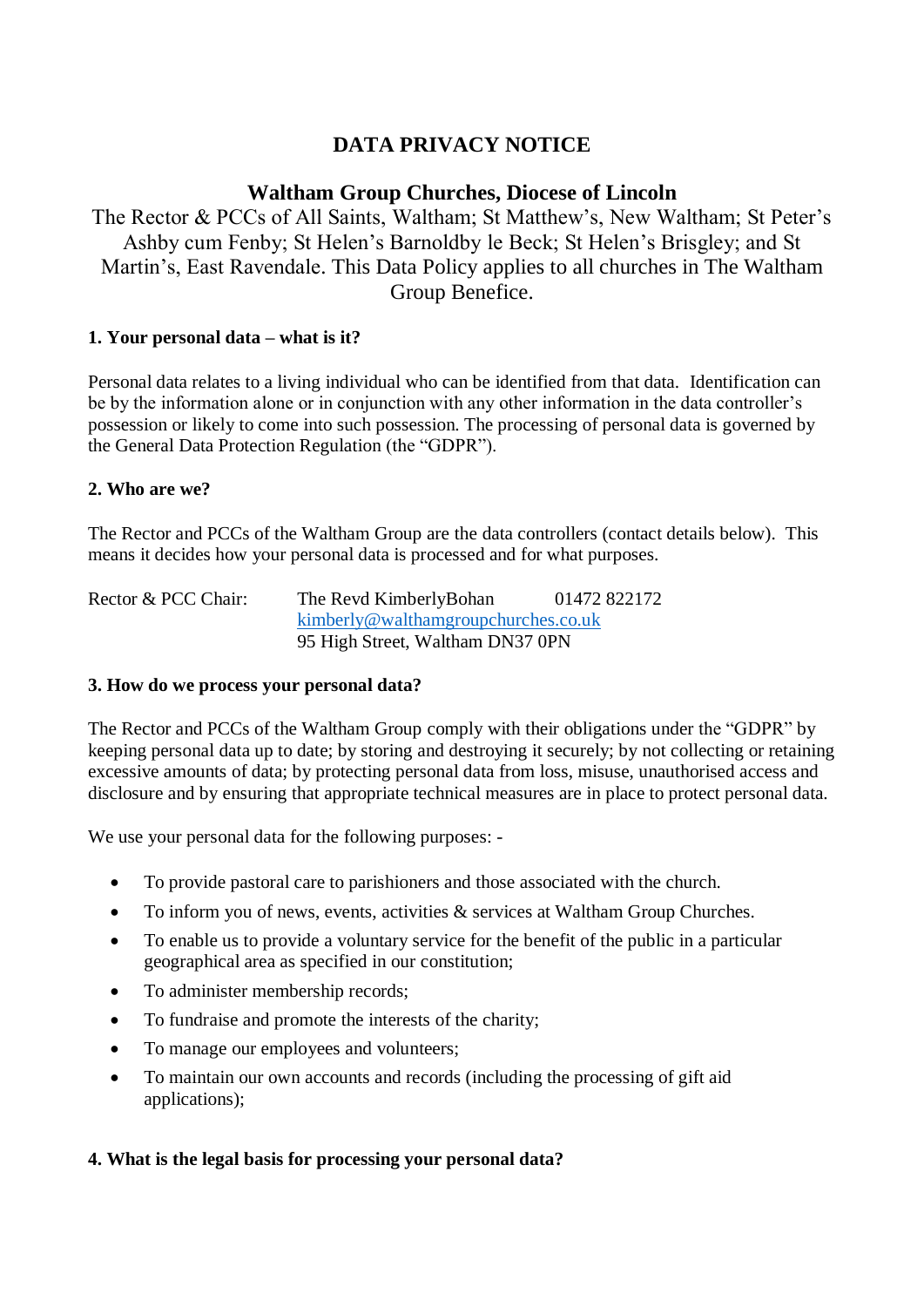- Explicit consent of the data subject so that we can keep you informed about news, events, activities and services and keep you informed about diocesan events. (The consent form is linked below.)
- Processing is necessary for carrying out legal obligations in relation to Gift Aid or under employment, social security or social protection law, or a collective agreement;
- Processing is carried out by a not-for-profit body with a political, philosophical, religious or trade union aim provided:
	- o the processing relates only to members or former members (or those who have regular contact with it in connection with those purposes); and
	- o there is no disclosure to a third party without consent.

## **5. Sharing your personal data**

Your personal data will be treated as strictly confidential and will only be shared with other members of the church in order to carry out a service to other church members or for purposes connected with the church. We will only share your data with third parties outside of the parish with your consent. We may store your data in electronic form for our own record keeping and to carry out the work of the church. This may include sharing your information with third-party GDPR complaint applications (MailChimp & Sendinblue for newsletters; Airtable for our own database, congregational lists, and administration; The Church of England's Pastoral Services Diary for Baptisms & Weddings).

## **6. How long do we keep your personal data?**

We keep data for an initial period of up to six years, to keep in touch with you and to share news about the church. All data held will be revised in conjunction with the renewal of the Electoral Roll every sixth year.

We retain electoral roll data while it is still current; gift aid declarations and associated paperwork for up to 6 years after the calendar year to which they relate; and parish registers (baptisms, marriages, funerals) permanently.

# **7. Your rights and your personal data**

Unless subject to an exemption under the GDPR, you have the following rights with respect to your personal data: -

- The right to request a copy of your personal data which the Waltham Group holds about you;
- The right to request that the Rector and PCCs of The Waltham Group correct any personal data if it is found to be inaccurate or out of date;
- The right to request your personal data is erased where it is no longer necessary for the rector and PCCs of The Waltham Group to retain such data;
- The right to withdraw your consent to the processing at any time
- The right, where there is a dispute in relation to the accuracy or processing of your personal data, to request a restriction is placed on further processing;
- The right to object to the processing of personal data, (where applicable) [Only applies where processing is based on legitimate interests (or the performance of a task in the public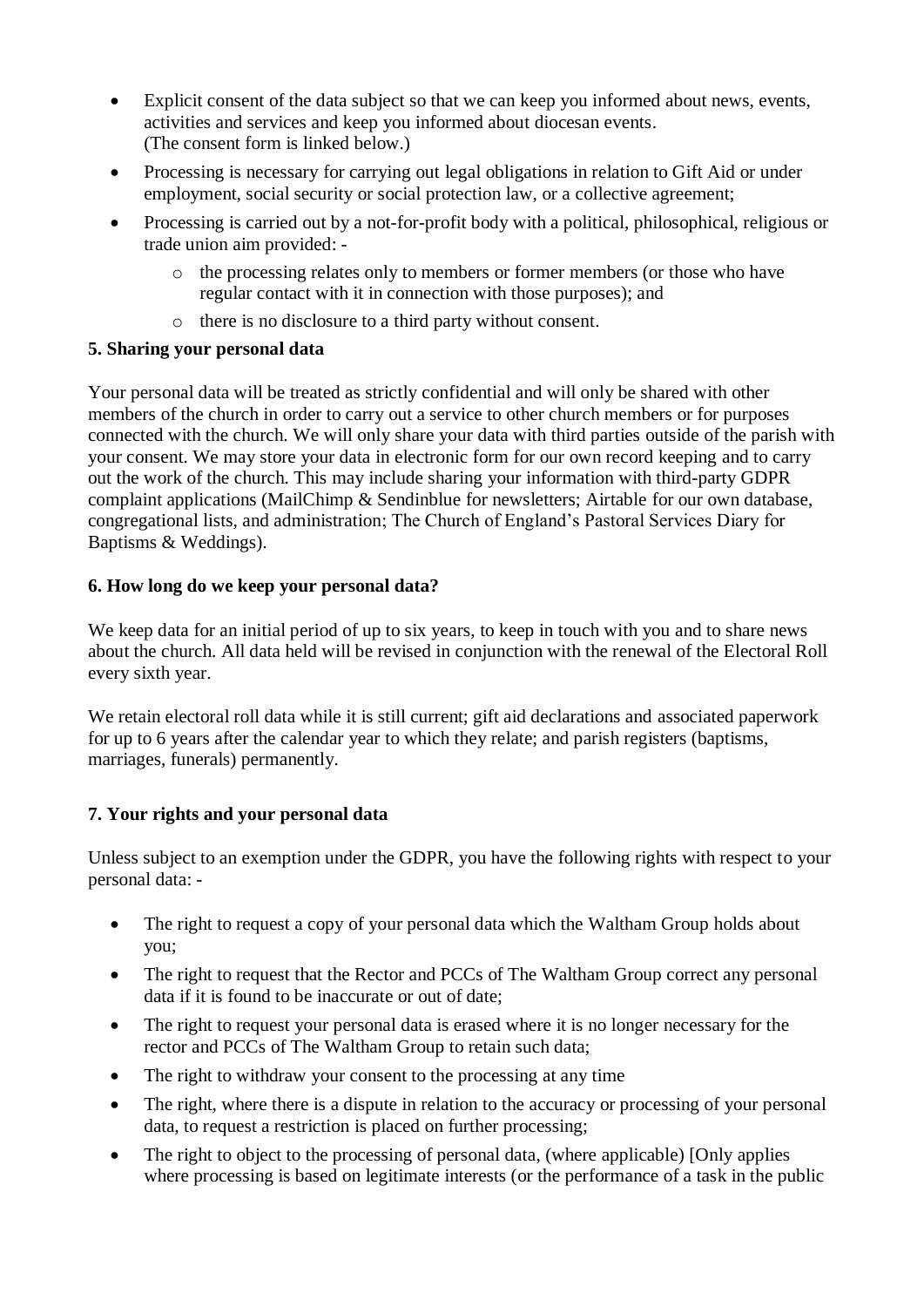interest/exercise of official authority); direct marketing and processing for the purposes of scientific/historical research and statistics]

• The right to lodge a complaint with the Information Commissioners Office.

## **8. Further processing**

If we wish to use your personal data for a new purpose, not covered by this Data Protection Notice, then we will provide you with a new notice explaining this new use prior to commencing the processing and setting out the relevant purposes and processing conditions. Where and whenever necessary, we will seek your prior consent to the new processing.

## **9. Contact Details**

To exercise all relevant rights, queries or complaints please in the first instance contact the Rector at [Kimberly@walthamgroupchurches.co.uk,](mailto:Kimberly@walthamgroupchurches.co.uk) 95 High Street, Waltham DN37 0PN.

You can contact the Information Commissioners Office on 0303 123 1113 or via email <https://ico.org.uk/global/contact-us/email/> or at the Information Commissioner's Office, Wycliffe House, Water Lane, Wilmslow, Cheshire. SK9 5AF.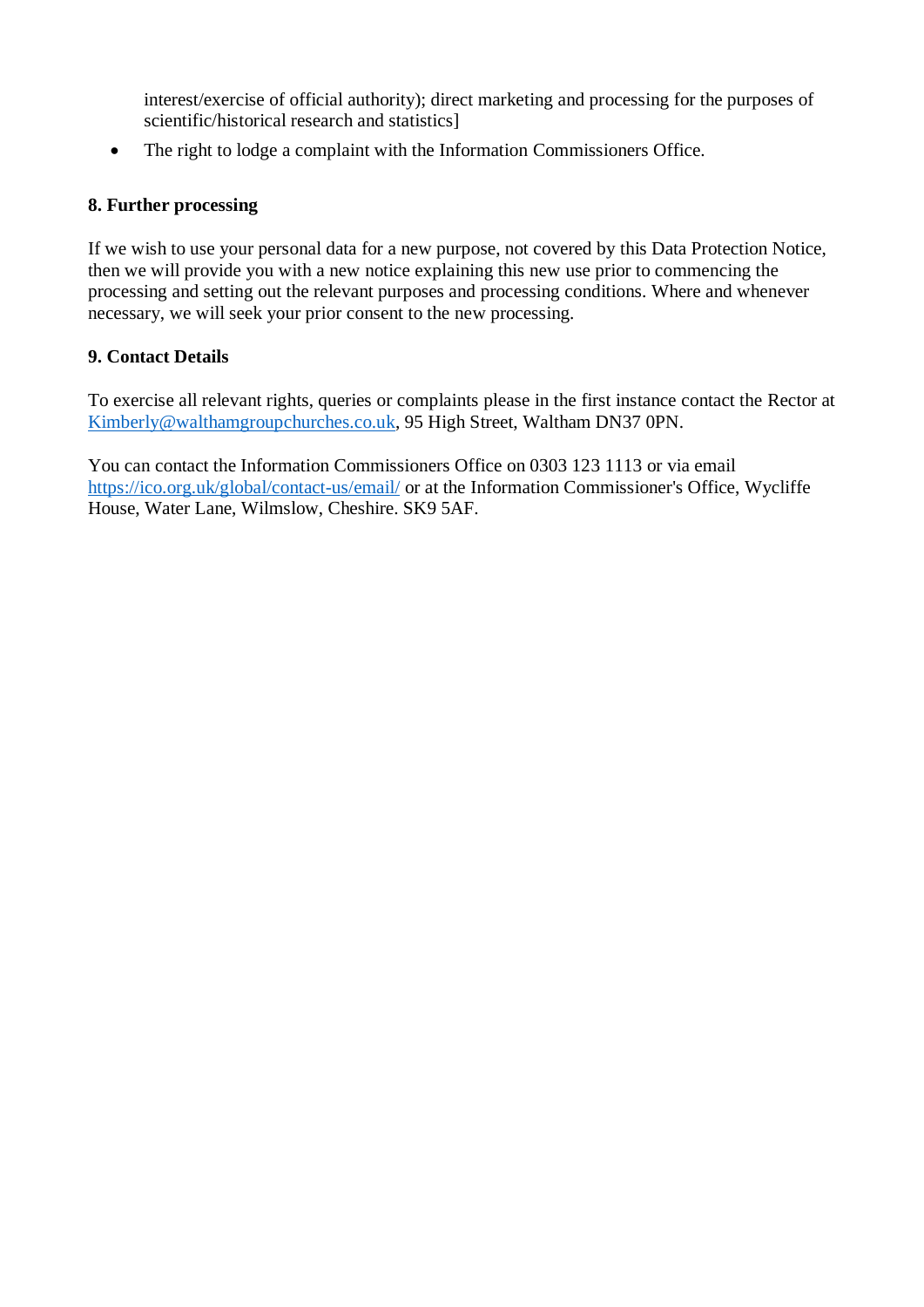#### **Waltham Group Churches Data Consent Form**

If at all possible, we ask that you complete this form online by going to:

<http://bit.ly/WalthamGroupGDPR>

This helps us maintain records more easily and will allow us to process any changes you make to your consent more quickly. Otherwise, please fill in the form below, and return it to: The Revd Kimberly Bohan; 95 High Street; Waltham, DN37 0PN

Name:

Address (optional):

Email (optional):

Telephone (optional):

Mobile (optional):

Please tell us how you would like us to use your data;

- I wish to be on the email list for news, events  $&$  services (apx 1-2/ month)
- I wish to be on the email list for children's events
- You may contact me regarding fundraising and charity events
- You may send me occasional news by post  $(\text{apx } 2 3/\text{ year})$
- The clergy and ministry team may contact me pastorally and to invite me to share in events & services.

How would you like us to contact you?

- By email
- By phone (landline)
- By mobile
- By post

Signature  $\Box$ 

Today's Date

Please see reverse for more information.

## **Consent & Withdrawal of Consent**